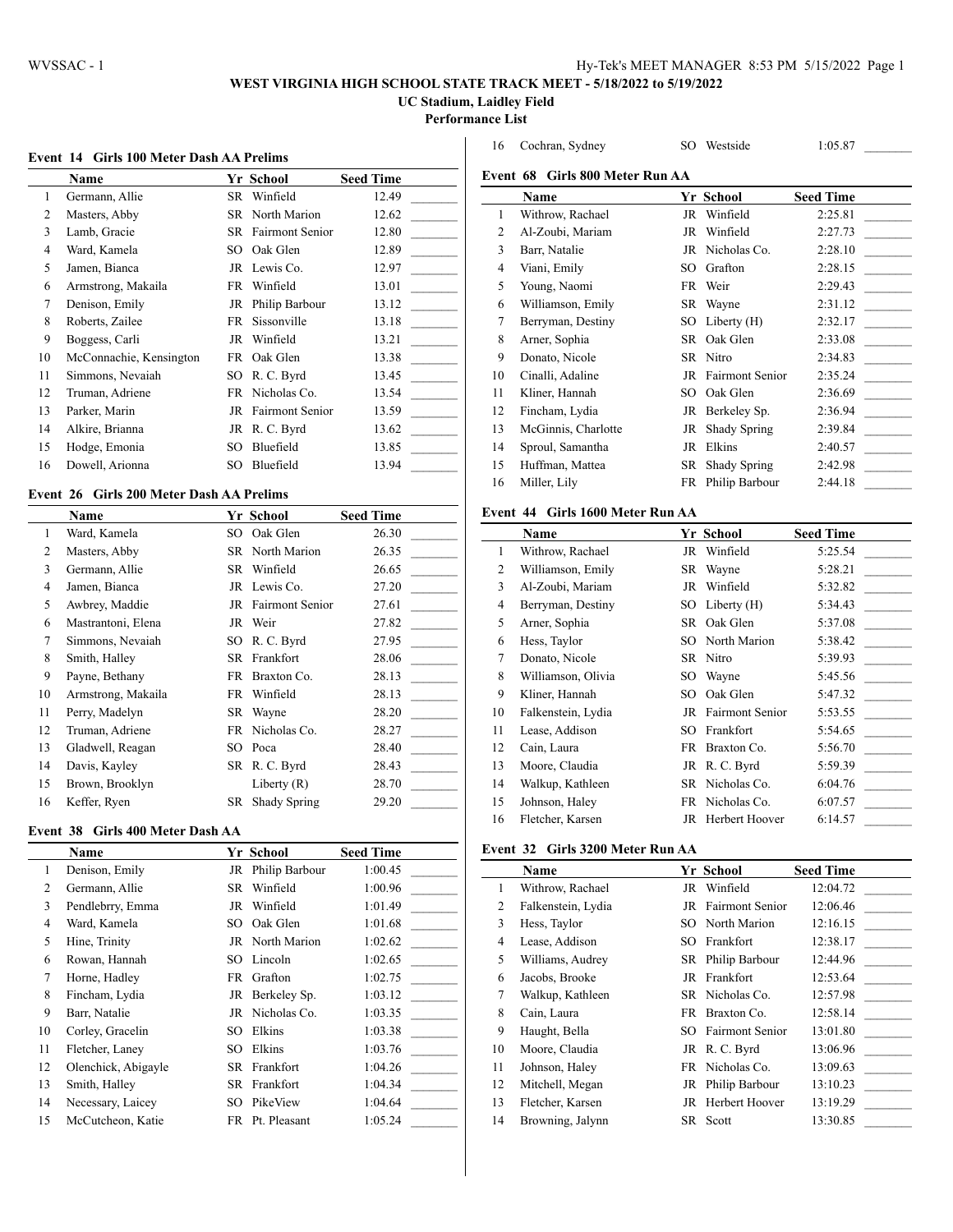## **WEST VIRGINIA HIGH SCHOOL STATE TRACK MEET - 5/18/2022 to 5/19/2022 UC Stadium, Laidley Field**

#### **Performance List**

 $\overline{a}$ 

 $\overline{a}$ 

## **Event 32 ...(Girls 3200 Meter Run AA)**

| <b>Name</b>        | Yr School       | <b>Seed Time</b> |  |
|--------------------|-----------------|------------------|--|
| Williamson, Olivia | SO Wavne        | 13:30.87         |  |
| Helmick, Audrey    | SO Berkeley Sp. | 13:39.35         |  |

## **Event 8 Girls 100 Meter Hurdles 33" AA Prelims**

|    | Name               |     | Yr School                 | <b>Seed Time</b> |
|----|--------------------|-----|---------------------------|------------------|
| 1  | Neal, Paytyn       | JR  | <b>Fairmont Senior</b>    | 15.94            |
| 2  | Wood, Elicia       | SR. | Pt. Pleasant              | 16.09            |
| 3  | Delovich, Rylee    |     | JR North Marion           | 16.37            |
| 4  | Walker, Nikki      | SR  | Winfield                  | 16.71            |
| 5  | Maier, Meredith    |     | <b>SR</b> Fairmont Senior | 16.83            |
| 6  | Collins, Callee    |     | SR Philip Barbour         | 17.11            |
| 7  | Hatfield, Lilian   | SO  | Shady Spring              | 17.23            |
| 8  | Honaker, Lillian   | SO  | Independence              | 17.25            |
| 9  | Skeens, Bella      |     | JR Poca                   | 17.34            |
| 10 | Honaker, Chloe     |     | SR Independence           | 17.52            |
| 11 | Bernola, Izzy      | JR  | Weir                      | 17.62            |
| 12 | Weis, Sydni        | SO  | Independence              | 17.66            |
| 13 | Richards, Isabella | FR  | North Marion              | 17.70            |
| 14 | Stire, Keely       | SO. | Lincoln                   | 17.80            |
| 15 | Bland, Maylie      | FR  | North Marion              | 17.86            |
| 16 | Jackson, Hazel     | FR  | Elkins                    | 17.94            |

#### **Event 50 Girls 300 Meter Hurdles 30" AA**

|                | Name              |     | Yr School              | <b>Seed Time</b> |
|----------------|-------------------|-----|------------------------|------------------|
| 1              | Wood, Elicia      | SR. | Pt. Pleasant           | 49.30            |
| 2              | Delovich, Rylee   | JR  | North Marion           | 49.34            |
| 3              | Walker, Nikki     | SR  | Winfield               | 49.38            |
| $\overline{4}$ | Duterte, Mia      | SО  | Winfield               | 49.57            |
| 5              | Wright, Gracie    | SR  | Oak Glen               | 50.40            |
| 6              | Phillips, Lydia   | SR  | Philip Barbour         | 51.01            |
| 7              | McGinty, Lauren   | SО  | North Marion           | 51.02            |
| 8              | Skeens, Bella     | JR  | Poca                   | 51.15            |
| 9              | Hatfield, Lilian  | SO  | Shady Spring           | 51.30            |
| 10             | McCutcheon, Katie | FR  | Pt. Pleasant           | 52.80            |
| 11             | Mandell, Payton   | JR  | Frankfort              | 53.11            |
| 12             | Mann, Rachel      | FR  | Shady Spring           | 53.14            |
| 13             | Mahaney, Kanayia  | SО  | <b>Fairmont Senior</b> | 53.86            |
| 14             | Bramble, Nicole   | SО  | Braxton Co.            | 54.13            |
| 15             | Coffman, Karah    | SО  | Lincoln                | 55.14            |
| 16             | Honaker, Chloe    | SR  | Independence           | 55.48            |

#### **Event 62 Girls 4x100 Meter Relay AA**

|                | <b>Team</b>            | Relay | <b>Seed Time</b> |
|----------------|------------------------|-------|------------------|
| 1              | <b>Fairmont Senior</b> |       | 52.18            |
| 2              | Philip Barbour         |       | 52.50            |
| 3              | Elkins                 |       | 52.64            |
| $\overline{4}$ | Winfield               |       | 52.91            |
| 5              | North Marion           |       | 53.20            |
| 6              | Sissonville            |       | 53.27            |
| 7              | R. C. Byrd             |       | 53.87            |
| 8              | Oak Glen               |       | 54.24            |
| 9              | Bluefield              |       | 54.34            |
| 10             | Weir                   |       | 54.41            |
| 11             | Keyser                 |       | 54.59            |

|    | 12 Lewis Co.     | 54.70 |  |
|----|------------------|-------|--|
| 13 | Poca             | 54.79 |  |
|    | 14 Liberty (H)   | 55.13 |  |
|    | 15 Independence  | 56.05 |  |
|    | 16 Liberty $(R)$ | 56.27 |  |

# **Event 56 Girls 4x200 Meter Relay AA**

|                | <b>Team</b>            | Relay | <b>Seed Time</b> |
|----------------|------------------------|-------|------------------|
| 1              | North Marion           |       | 1:47.84          |
| 2              | <b>Fairmont Senior</b> |       | 1:51.09          |
| 3              | Winfield               |       | 1:51.78          |
| $\overline{4}$ | Elkins                 |       | 1:51.87          |
| 5              | Keyser                 |       | 1:52.83          |
| 6              | Oak Glen               |       | 1:53.23          |
| 7              | Philip Barbour         |       | 1:55.78          |
| 8              | Bluefield              |       | 1:56.14          |
| 9              | Frankfort              |       | 1:56.78          |
| 10             | Poca                   |       | 1:56.78          |
| 11             | Liberty (H)            |       | 1:57.05          |
| 12             | Sissonville            |       | 1:58.13          |
| 13             | R. C. Byrd             |       | 1:58.31          |
| 14             | Shady Spring           |       | 1:59.10          |
| 15             | <b>East Fairmont</b>   |       | 1:59.14          |
| 16             | Wyoming East           |       | 2:01.68          |

#### **Event 74 Girls 4x400 Meter Relay AA**

|                | Team            | Relay | <b>Seed Time</b> |
|----------------|-----------------|-------|------------------|
| 1              | Elkins          |       | 4:15.72          |
| 2              | Philip Barbour  |       | 4:18.68          |
| 3              | North Marion    |       | 4:19.90          |
| $\overline{4}$ | Liberty $(H)$   |       | 4:20.82          |
| 5              | Frankfort       |       | 4:21.85          |
| 6              | Oak Glen        |       | 4:23.71          |
| 7              | Fairmont Senior |       | 4:26.61          |
| 8              | Winfield        |       | 4:28.14          |
| 9              | Lincoln         |       | 4:34.62          |
| 10             | East Fairmont   |       | 4:34.85          |
| 11             | Grafton         |       | 4:36.63          |
| 12             | Nitro           |       | 4:39.95          |
| 13             | Sissonville     |       | 4:41.59          |
| 14             | PikeView        |       | 4:41.99          |
| 15             | Shady Spring    |       | 4:42.74          |
| 16             | Wyoming East    |       | 4:51.37          |

#### **Event 2 Girls 4x800 Meter Relay AA**

|                | Team                   | Relay | <b>Seed Time</b> |
|----------------|------------------------|-------|------------------|
| 1              | Oak Glen               |       | 10:24.99         |
| $\overline{2}$ | <b>Fairmont Senior</b> |       | 10:29.55         |
| 3              | North Marion           |       | 10:33.23         |
| 4              | <b>East Fairmont</b>   |       | 10:34.30         |
| 5              | Grafton                |       | 10:34.69         |
| 6              | Elkins                 |       | 10:38.12         |
| 7              | Liberty $(H)$          |       | 10:43.97         |
| 8              | Philip Barbour         |       | 11:13.83         |
| 9              | Keyser                 |       | 11:17.37         |
| 10             | Weir                   |       | 11:27.94         |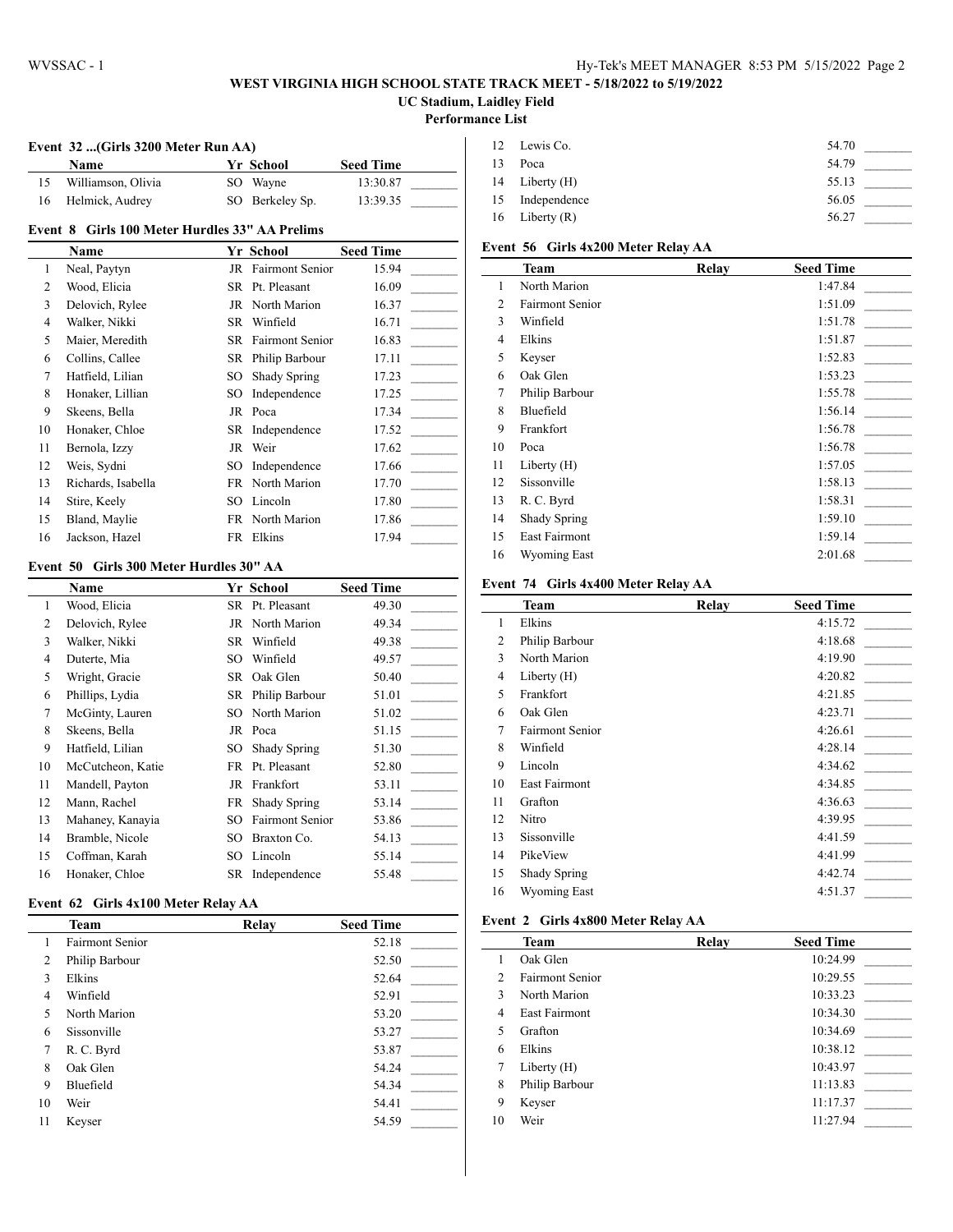## **WEST VIRGINIA HIGH SCHOOL STATE TRACK MEET - 5/18/2022 to 5/19/2022 UC Stadium, Laidley Field**

**Performance List**

 $\overline{a}$ 

## **Event 2 ...(Girls 4x800 Meter Relay AA)**

|    | Team                | Relay | <b>Seed Time</b> |
|----|---------------------|-------|------------------|
| 11 | <b>Shady Spring</b> |       | 11:50.25         |
| 12 | Wayne               |       | 11:51.74         |
| 13 | Nitro               |       | 11:59.80         |
| 14 | PikeView            |       | 12:09.87         |
| 15 | Herbert Hoover      |       | 13:05.13         |
| 16 | Sissonville         |       | 13:08.03         |
|    |                     |       |                  |

#### **Event 20 Girls 4x102.5 Meter Shuttle Hurdle AA**

|                | <b>Team</b>    | Relay | <b>Seed Time</b> |
|----------------|----------------|-------|------------------|
| 1              | North Marion   |       | 1:08.56          |
| $\overline{c}$ | Pt. Pleasant   |       | 1:08.95          |
| 3              | Philip Barbour |       | 1:10.80          |
| $\overline{4}$ | Independence   |       | 1:11.51          |
| 5              | Winfield       |       | 1:11.81          |
| 6              | East Fairmont  |       | 1:12.76          |
| 7              | Shady Spring   |       | 1:14.39          |
| 8              | Frankfort      |       | 1:14.88          |
| 9              | Lincoln        |       | 1:14.98          |
| 10             | Weir           |       | 1:15.46          |
| 11             | Poca           |       | 1:15.94          |
| 12             | PikeView       |       | 1:17.27          |
| 13             | Elkins         |       | 1:18.09          |
| 14             | Braxton Co.    |       | 1:19.64          |
| 15             | Nicholas Co.   |       | 1:20.45          |
| 16             | Grafton        |       | 1:21.00          |

#### **Event 98 Girls High Jump AA**

|                | Name                |      | Yr School                 | <b>Seed Mark</b> |
|----------------|---------------------|------|---------------------------|------------------|
| 1              | Wood, Elicia        |      | SR Pt. Pleasant           | 5-04.00          |
| $\overline{c}$ | Truman, Adriene     |      | FR Nicholas Co.           | $5-04.00$        |
| 3              | Conaway, Gabrielle  | SO.  | North Marion              | 5-01.00          |
| 4              | Vanscoy, Emerson    | JR   | Winfield                  | $5 - 00.00$      |
| 5              | McCutcheon, Madison | JR   | Sissonville               | $5 - 00.00$      |
| 6              | Payne, Bethany      | FR.  | Braxton Co.               | $5 - 00.00$      |
| 7              | Maier, Meredith     |      | <b>SR</b> Fairmont Senior | $5 - 00.00$      |
| 8              | Ryan, Kaleigh       | SO - | Liberty $(H)$             | $4 - 10.00$      |
| 9              | Jacobsen, Eva       | SO.  | Berkeley Sp.              | 4-10.00          |
| 10             | Brown, Brooklyn     |      | Liberty $(R)$             | 4-08.00          |
| 11             | Payne, Heidi        | JR   | Braxton Co.               | 4-08.00          |
| 12             | Richards, Lanie     |      | JR North Marion           | 4-08.00          |
| 13             | Cochran, Sydney     | SO.  | Westside                  | 4-06.00          |
| 14             | Rowan, Hannah       | SO   | Lincoln                   | 4-06.00          |
| 15             | Wilkinson, Ryleigh  | JR   | Poca                      | 4-04.00          |
| 16             | Berg, Mary          |      | JR Nicholas Co.           | 4-04.00          |

## **Event 104 Girls Pole Vault AA**

|   | <b>Name</b>       |    | Yr School       | <b>Seed Mark</b> |  |
|---|-------------------|----|-----------------|------------------|--|
|   | Vanscoy, Emerson  | JR | Winfield        | 11-04.00         |  |
| 2 | Walker, Nikki     |    | SR Winfield     | $9 - 06.00$      |  |
| 3 | McCutcheon, Katie |    | FR Pt. Pleasant | $9 - 00.00$      |  |
| 4 | Landis, Marissa   |    | SR Roane Co.    | 8-06.00          |  |
|   | Beckett, Sara     |    | SR Sissonville  | 8-06.00          |  |
| 6 | Bland, Maylie     |    | FR North Marion | 8-00.00          |  |
|   | Lowe, Sara        |    | SR Liberty (H)  | 8-00.00          |  |

|    | Clutter, Macie   | SR Liberty (H)  | 8-00.00     |  |
|----|------------------|-----------------|-------------|--|
| 9  | Parsell, Lexi    | FR Berkeley Sp. | 7-06.00     |  |
| 10 | Smith, Katelynn  | SR Pt. Pleasant | 7-06.00     |  |
| 11 | Holcomb, Allie   | JR R.C. Byrd    | 7-00.00     |  |
|    | Hageny, Kaitlyn  | FR Berkeley Sp. | $6 - 06.00$ |  |
|    | Charlton, Jennah | FR Grafton      | $6 - 06.00$ |  |
| 14 | Smith, Emmalee   | SR Roane Co.    | $6 - 00.00$ |  |
|    |                  |                 |             |  |

#### **Event 92 Girls Long Jump AA**

|                | <b>Name</b>             |     | Yr School          | <b>Seed Mark</b> |
|----------------|-------------------------|-----|--------------------|------------------|
| $\mathbf{1}$   | Parker, Cierra          |     | SO North Marion    | 16-05.00         |
| 2              | Neal, Paytyn            |     | JR Fairmont Senior | 16-04.00         |
| 3              | McConnachie, Kensington |     | FR Oak Glen        | $16 - 00.50$     |
| $\overline{4}$ | Truman, Adriene         |     | FR Nicholas Co.    | 15-11.50         |
| 5              | Vilain, Sydney          |     | SR Liberty (H)     | 15-10.75         |
| 6              | Richards, Lanie         |     | JR North Marion    | 15-08.50         |
| 7              | Germann, Allie          |     | SR Winfield        | 15-08.00         |
| 8              | Simmons, Nevaiah        |     | SO R. C. Byrd      | 15-07.50         |
| 9              | Vanscoy, Emerson        |     | JR Winfield        | 15-05.25         |
| 10             | Smith, Halley           |     | SR Frankfort       | 15-04.00         |
| 11             | Wyatt, Lauren           |     | SR Lewis Co.       | 14-11.50         |
| 12             | Ward, Natasha           |     | SO Oak Glen        | 14-11.00         |
| 13             | Smith, Katelynn         |     | SR Pt. Pleasant    | 14-08.50         |
| 14             | Riffle, Garyona         | SR. | Philip Barbour     | 14-08.25         |
| 15             | Keffer, Ryen            |     | SR Shady Spring    | 14-03.00         |
| 16             | Jarosz, Catherine       |     | SO Nicholas Co.    | 14-03.00         |

#### **Event 80 Girls Shot Put AA**

|                | <b>Name</b>       |     | Yr School                 | <b>Seed Mark</b> |
|----------------|-------------------|-----|---------------------------|------------------|
| 1              | Cottrill, Adalynn |     | SR Pt. Pleasant           | 38-08.00         |
| $\overline{2}$ | McGinnis, Mallory |     | JR Winfield               | 35-10.00         |
| 3              | Lamb, Gracie      |     | <b>SR</b> Fairmont Senior | 34-07.50         |
| $\overline{4}$ | Lee, Beyonka      |     | SR Bluefield              | 34-02.00         |
| 5              | Pinkney, Emma     |     | SO Lewis Co.              | 33-04.00         |
| 6              | Halbritter, Jerra |     | SO Grafton                | 32-10.25         |
| 7              | Dunbar, Kendra    |     | SO Poca                   | 32-07.00         |
| 8              | Drobish, Kendall  |     | JR Weir                   | 31-08.75         |
| 9              | Baker, Hannah     |     | FR Pt. Pleasant           | 31-08.00         |
| 10             | Cowger, Isabella  | SO. | Nitro                     | 31-00.00         |
| 11             | Craig, Reecelyn   |     | FR Oak Glen               | 30-07.00         |
| 12             | Lindsey, Kalli    |     | <b>SO</b> East Fairmont   | 30-04.00         |
| 13             | Ligeralde, Sarah  |     | JR Clay Co.               | 30-03.00         |
| 14             | Lipford, Brooke   | SR  | Shady Spring              | 30-00.00         |
| 15             | Green, Oliviah    |     | SR Independence           | 29-11.25         |
| 16             | Herrod, Savannah  |     | $SR$ Liberty $(H)$        | 29-10.00         |

#### **Event 86 Girls Discus Throw AA**

|                | <b>Name</b>       |     | Yr School                | <b>Seed Mark</b> |  |
|----------------|-------------------|-----|--------------------------|------------------|--|
|                | Cottrill, Adalynn |     | SR Pt. Pleasant          | 120-08           |  |
| $\overline{2}$ | Drobish, Kendall  |     | JR Weir                  | 117-00           |  |
| 3              | McGinnis, Mallory |     | JR Winfield              | 114-05.50        |  |
| 4              | Mullins, Lauren   |     | <b>JR</b> Herbert Hoover | 107-04.50        |  |
|                | Pinkney, Emma     |     | SO Lewis Co.             | 104-09           |  |
| 6              | Veara, Sarah      |     | SR Berkeley Sp.          | 104-03           |  |
|                | Green, Oliviah    |     | SR Independence          | 102-02           |  |
| 8              | Browning, Brianna | SR. | Winfield                 | 99-09.50         |  |